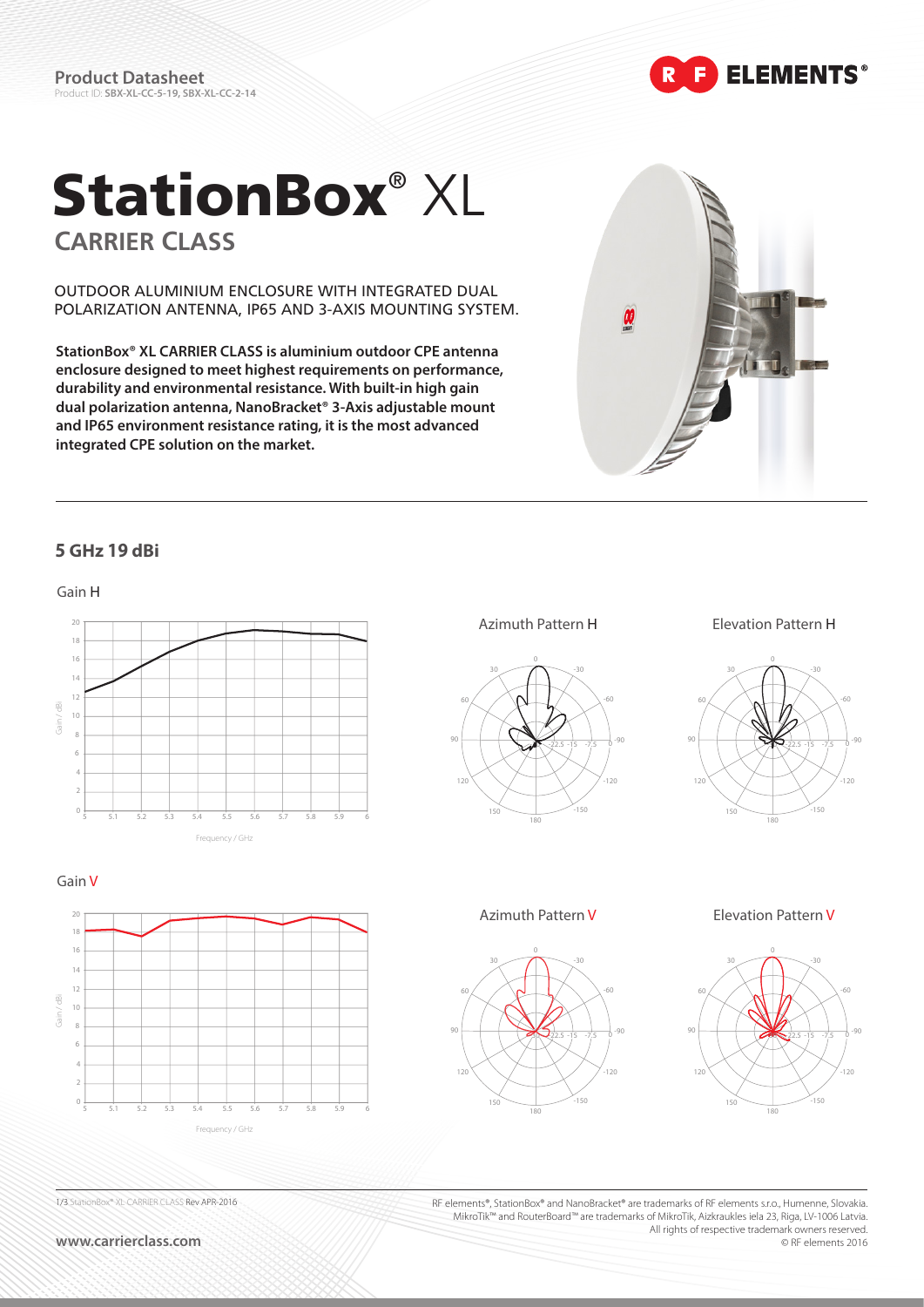## **Product Datasheet**

**E** ELEMENTS®  $\mathbf{R}$ 

## **2.4 GHz 14 dBi**

Gain H



Frequency / GHz

2.4 2.41 2.42 2.43 2.44 2.45 2.46 2.47 2.48 2.49









Azimuth Pattern V Elevation Pattern V



#### **PERFORMANCE**

Gain / dBi

Gain / dBi

 $\circ$ 

4

2

Gain V

20

16

18

12

14

8

6

10

| Antenna Type               | 5 GHz 19 dBi            | 2.4 GHz 14 dBi              |  |
|----------------------------|-------------------------|-----------------------------|--|
| Frequency Range            | 5450 - 5850 MHz         | 2400 - 2485 MHz             |  |
| Gain                       | H 19.1 dBi / V 19.6 dBi | H 13.7 dBi / V 13.1 dBi     |  |
| Polarization               | Dual Linear $H + V$     | Dual Linear $H + V$         |  |
| Azimuth Beam Width -3 dB   | $H$ 15° / V 15°         | $H31^\circ$ / V 34 $^\circ$ |  |
| Elevation Beam Width -3 dB | H 16° / V 15°           | H 34° / V 32°               |  |
| Azimuth Beam Width -6 dB   | $H$ 21° / V 21°         | H 43° / V 48°               |  |
| Elevation Beam Width -6 dB | $H$ 21° / V 21°         | H 47° / V 45°               |  |
| Front-to-Back Ratio (Min)  | 27 dB                   | 22 dB                       |  |
| Cross Pol Isolation        | H 30 dB / V 31 dB       | H 28 dB / V 23 dB           |  |
| Impedance                  | 50 Ohm                  | 50 Ohm                      |  |
| VSWR Max                   | 1.7                     | 1.8                         |  |
| VSWR Typical               | 1.35                    | 1.5                         |  |
| Isolation Between Ports    | 35 dB                   | 22 dB                       |  |

2/3 StationBox® XL CARRIER CLASS Rev APR-2016

RF elements®, StationBox® and NanoBracket® are trademarks of RF elements s.r.o., Humenne, Slovakia. MikroTik™ and RouterBoard™ are trademarks of MikroTik, Aizkraukles iela 23, Riga, LV-1006 Latvia. All rights of respective trademark owners reserved. © RF elements 2016

**www.carrierclass.com**